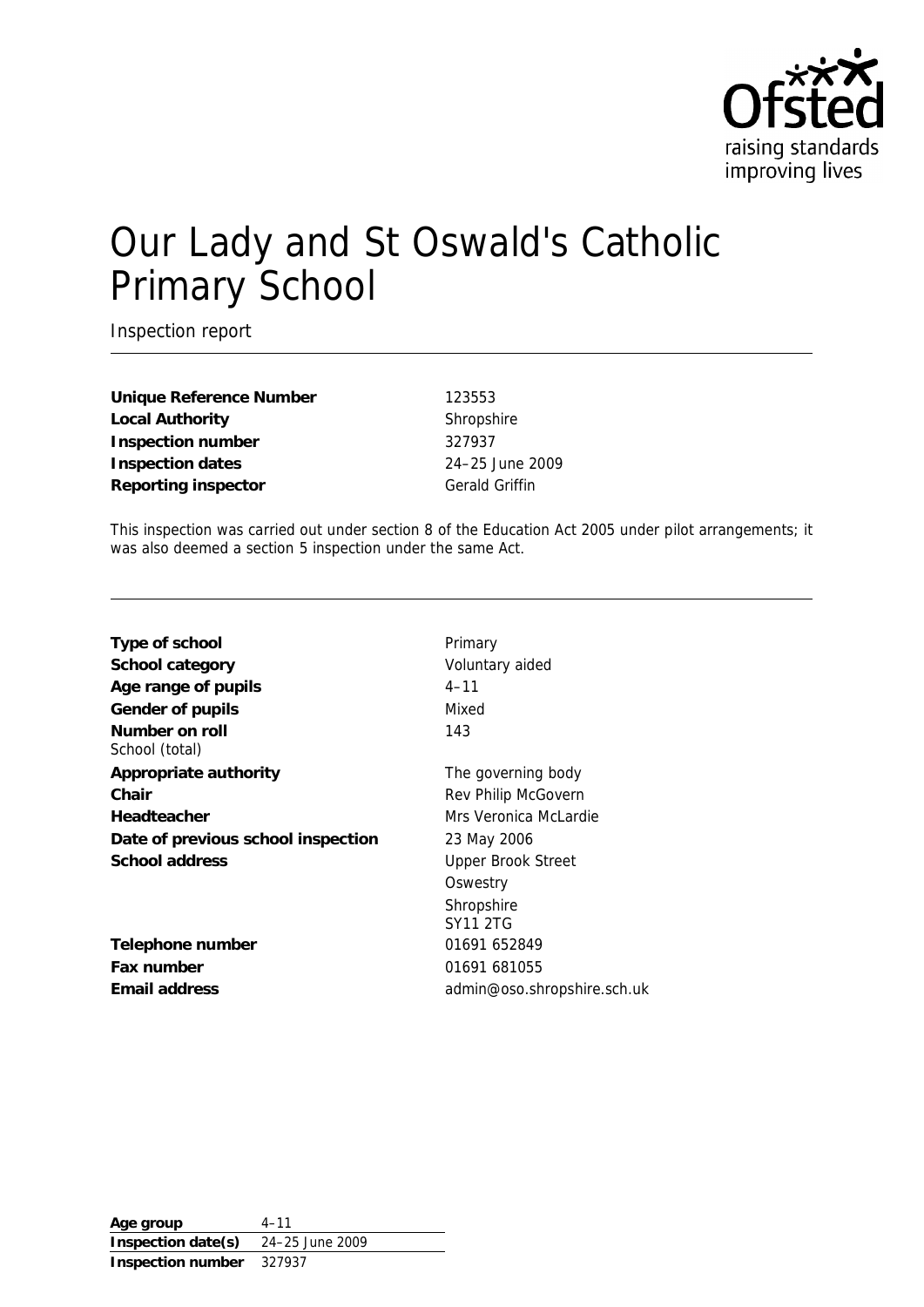#### © Crown copyright 2009

#### Website: www.ofsted.gov.uk

This document may be reproduced in whole or in part for non-commercial educational purposes, provided that the information quoted is reproduced without adaptation and the source and date of publication are stated.

Further copies of this report are obtainable from the school. Under the Education Act 2005, the school must provide a copy of this report free of charge to certain categories of people. A charge not exceeding the full cost of reproduction may be made for any other copies supplied.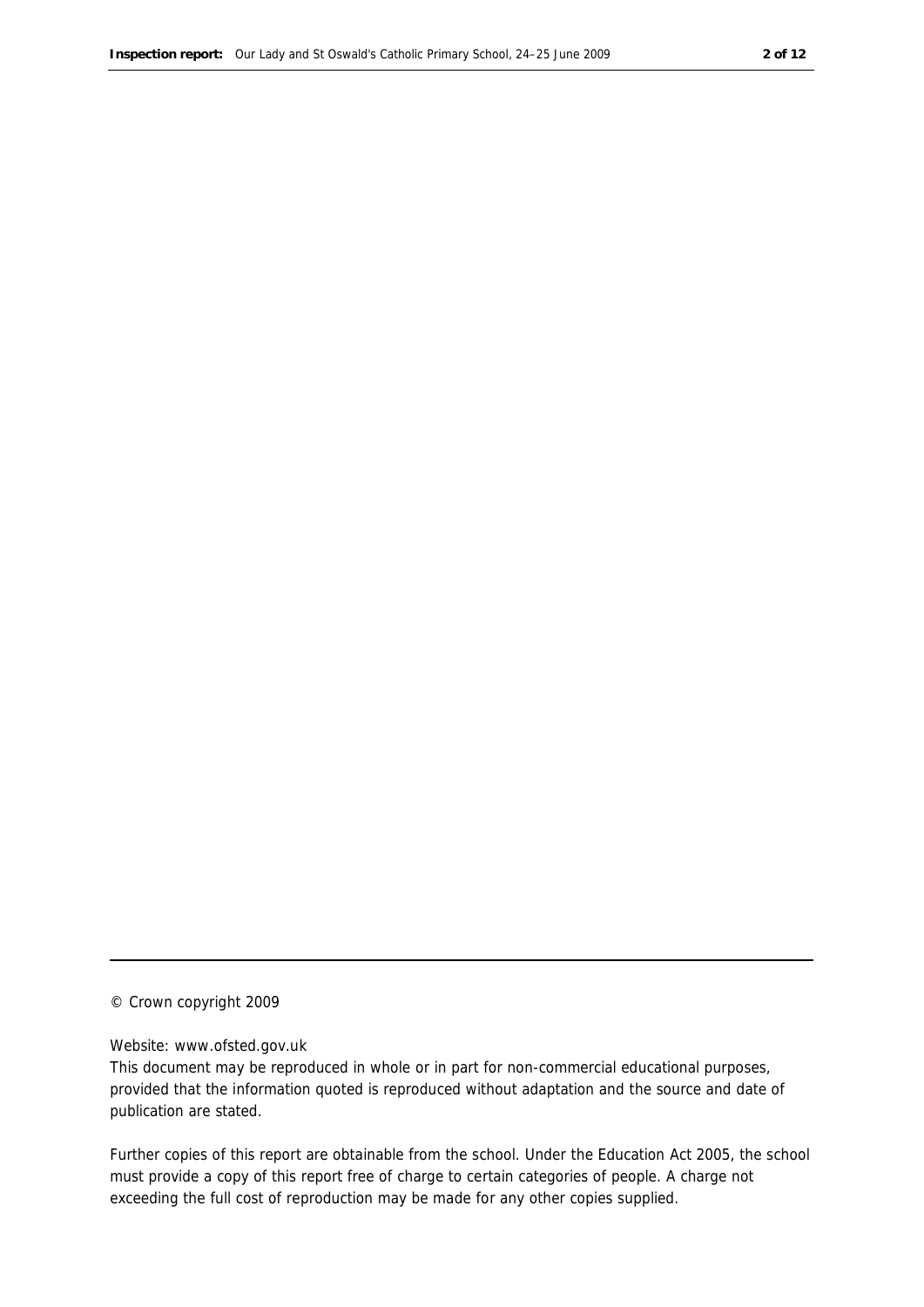## **Introduction**

This pilot inspection was carried out by one additional inspector. The inspector visited 14 lessons, and held meetings with groups of pupils, staff, the chair of governors and some parents at the school gate. He observed the school's work, and looked at assessment information, improvement plans and safeguarding procedures. In addition, the inspector received and analysed 39 parent questionnaires.

The inspection reviewed many aspects of the school's work and looked in detail at the following.

- The progress that children make in the different areas of learning in the Reception class.
- The progress of pupils in mathematics and science in Key Stage 2.
- The progress of pupils who speak English as an additional language and the way in which the school provides for them.
- Any differences in the progress of boys and girls.
- The effectiveness of the school's development plans in securing good or better teaching and learning.

#### **Information about the school**

Our Lady and St Oswald's Primary is a smaller-than-average school. Four-fifths of the pupils are White British and the remainder are from a mixture of other ethnic backgrounds. The proportion of pupils who speak English as an additional language is well below the national average. None are at the early stages of acquiring the language. The proportion of pupils with learning difficulties and/or disabilities is above the national average. The school's Early Years Foundation Stage provision comprises a Reception class taught jointly with some Year 1 pupils.

There is a privately run Pre School sited within the school grounds which is inspected separately.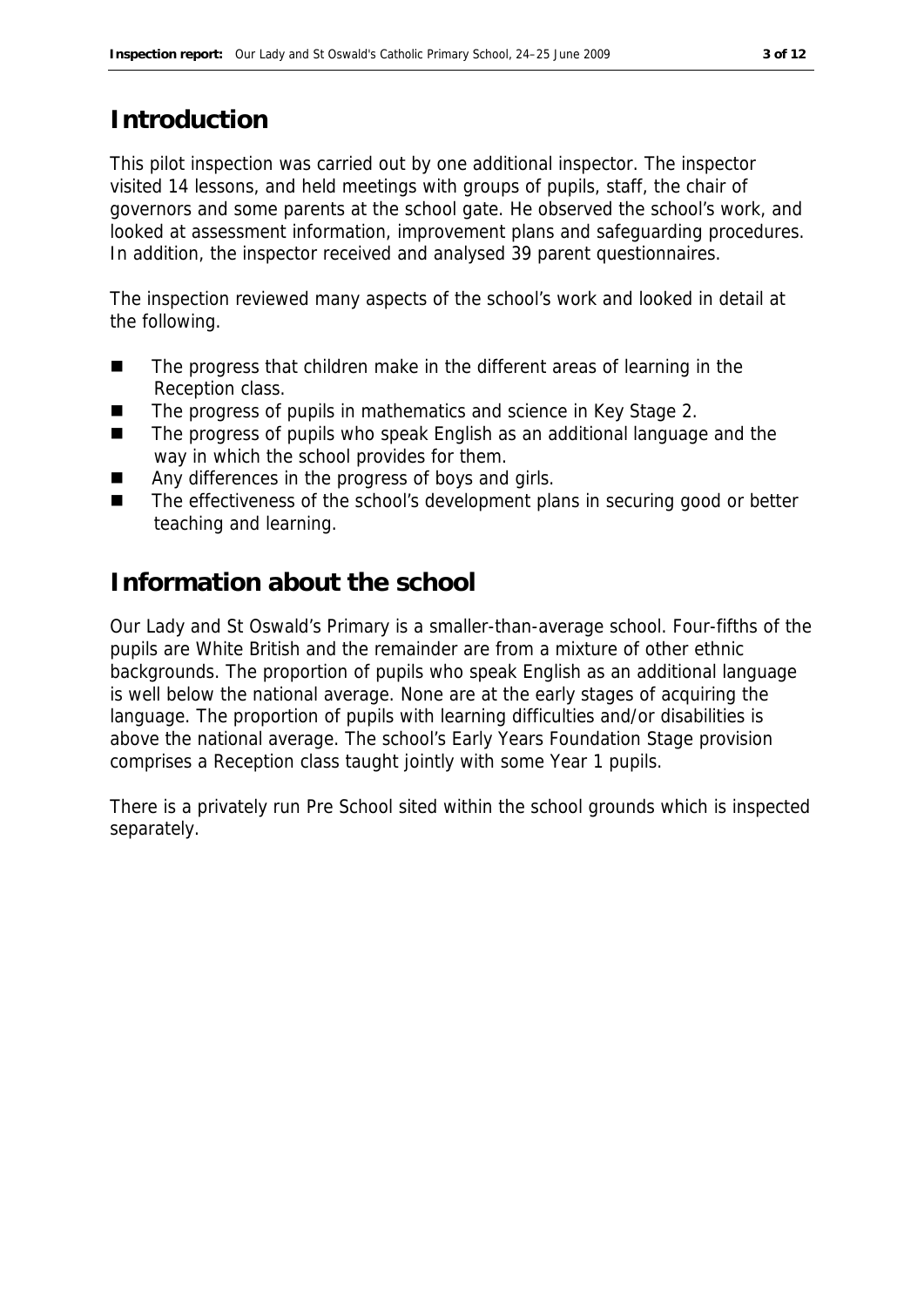## **Inspection judgements**

**Grades: 1 is outstanding, 2 is good, 3 is satisfactory, and 4 is inadequate**

## **Overall effectiveness 2**

#### **Capacity for sustained improvement 2**

## **Main findings**

Our Lady and St Oswald's Catholic Primary is a good school and it is improving. These are the key factors in its success.

- Achievement is good.
- Pupils across the school, including children in the Reception class, make good progress.
- Pupils feel very safe in school and their behaviour is outstanding. They are developing into mature young people in the school's supportive and stimulating atmosphere.
- Teaching has improved over the past two years and is good.
- The curriculum offers a good range of exciting opportunities for pupils to learn new skills and extend their experiences.
- **Pupils are very well cared for and the school supports pupils with learning** difficulties and/or disabilities and those who speak English as an additional language very well.
- Leadership and management are good and plans to improve teaching and accelerate pupils' progress are effective.
- The headteacher's drive to improve the school further is clearly expressed and enthusiastically shared by staff.

The school has been through a difficult period during which progress slowed, particularly for pupils in Key Stage 2. Past weaknesses in teaching and in the parmements and science curriculum, the school has addressed successfully and progress has accelerated over the past two years so that it is now good for all pupils and children. By Year 6, attainment is in line with the national average. These successes demonstrate the school's good capacity to improve further. Leaders evaluate the school's performance rigorously and they take effective action to address relative weaknesses. The school has three key areas it can improve.

- The sustaining of good progress does not always take place throughout lessons because the work teachers plan does not always match closely enough the needs of different groups of pupils so that they are fully stretched.
- The advice pupils are given as to how they can improve their work and accelerate their progress in mathematics and science is good but not of the same high quality as that they receive in English.
- Not all leaders use the data the school has on pupils' progress rigorously to

 $\Gamma$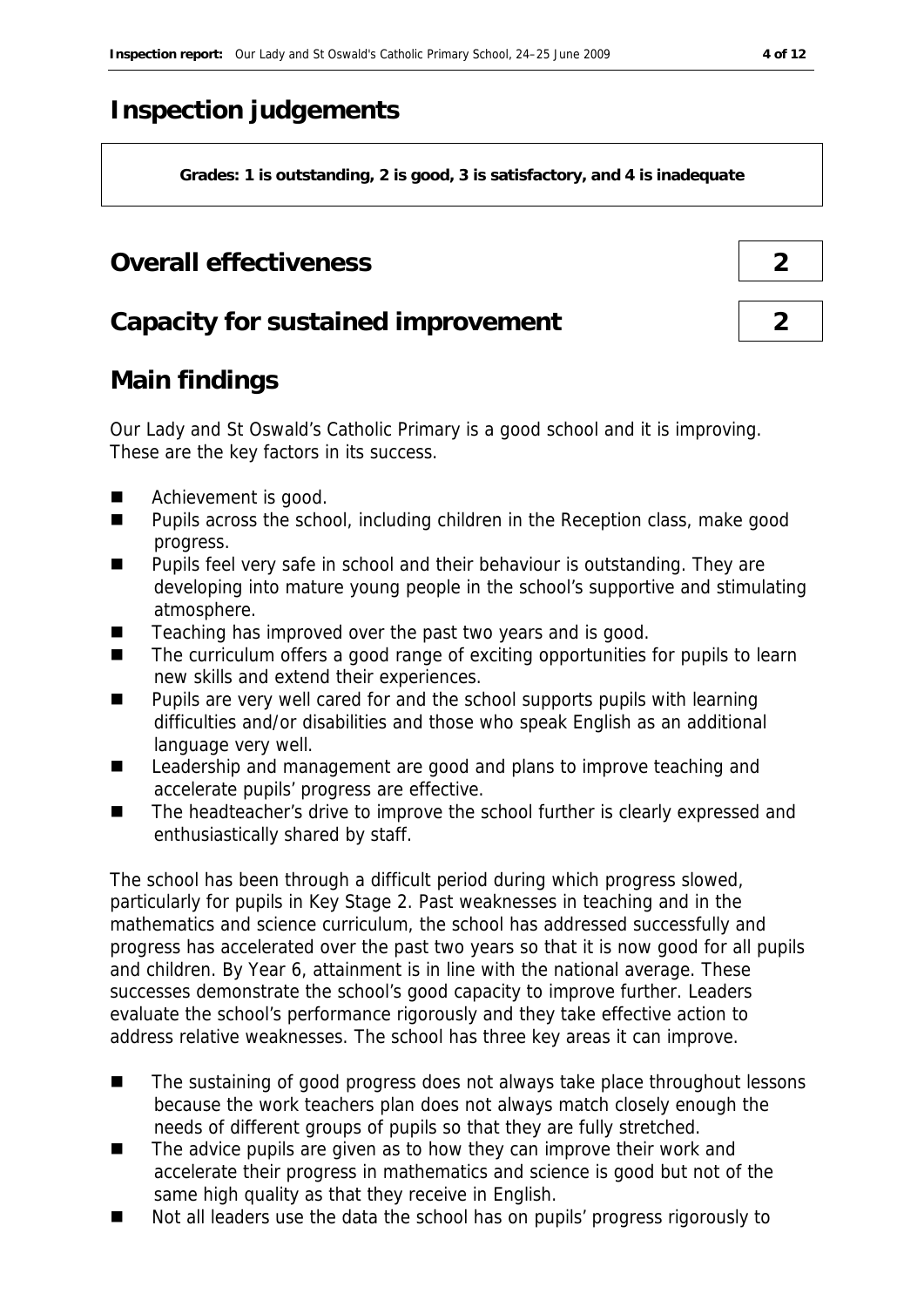check the success of its improvement plans and to identify where they can make further gains.

#### **What does the school need to do to improve further?**

- Sustain a good or better rate of progress throughout lessons by ensuring work consistently matches closely the needs of different groups of pupils so that they are fully stretched.
- Improve the quidance given to pupils on what they need to do to improve their work in mathematics and science to accelerate their good rate of progress in these subjects.
- **Ensure leaders at all levels use progress data rigorously to check the success of** improvement plans and to pinpoint areas where the school can become better.

#### **Outcomes for individuals and groups of pupils 2**

Pupils' achievement, including that of those with learning difficulties and/or disabilities, is good. This year children entered school with skills and knowledge at the level expected for their age. Children make good progress in Reception to reach standards that are above average. Attainment varies from year to year, reflecting differences in the proportion of children with learning difficulties and/or disabilities. The current Year 6 started Year 3 with standards that were below average and they have made good progress to attain average standards.

The progress of girls in Key Stage 2, which was slow in the past, has now accelerated and is similar to that of the boys. This is because teachers plan work that especially appeals to girls. The small number of pupils who speak English as an additional language at home also make good progress and their skills and confidence in using the language quickly develop because adults plan learning programmes that meet their needs effectively.

Progress in English, mathematics and science is good and improving. Progress is best in English, where it has been consistently good over recent years. Pupils express their views clearly in written accounts and stories through appropriate and wellchosen vocabulary. Occasionally their punctuation lacks accuracy. Pupils read fluently and understand well the meaning of text. Progress is accelerating in mathematics because pupils' problem-solving skills are rapidly improving. However their ability to draw graphs from data is a relative weakness. Improvements in pupils' practical skills and investigations have raised standards in science. Pupils' notes do not always show the accurate use of scientific vocabulary. Attainment in information and communication technology is average and improving now that pupils have better access to laptop computers in class.

Pupils feel very safe in school. Bullying is extremely rare and the school deals with any cases are quickly and effectively. Pupils take great care to keep each other safe in the playground and when moving around the school. They know precisely how to keep themselves safe, for example on the internet. They are very supportive and helpful to each other and their excellent conduct in lessons creates a very positive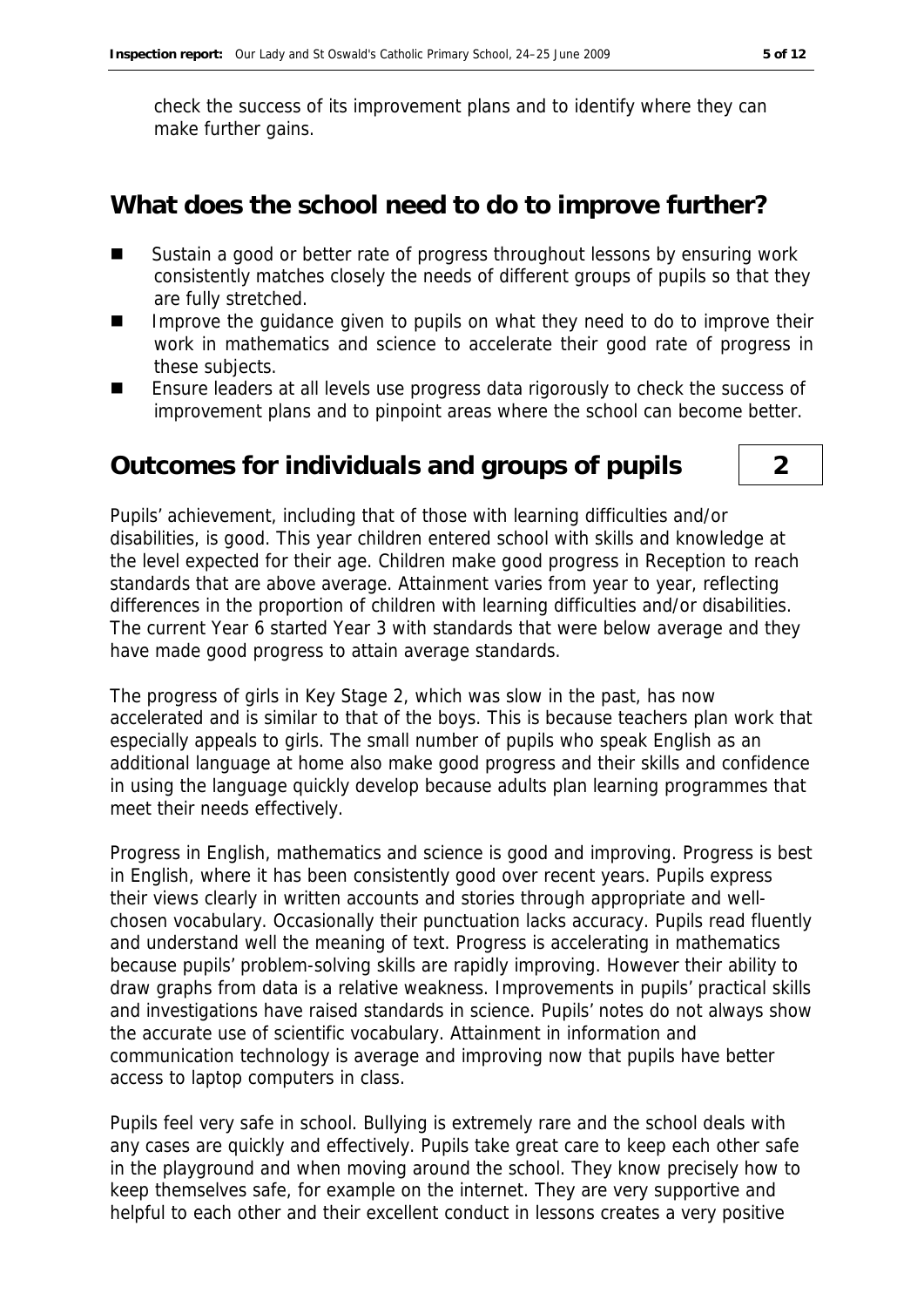learning ethos. They really enjoy all aspects of school, their lessons, educational visits and meeting their friends. This is reflected in their above-average attendance.

Pupils have a very well developed understanding of the need to maintain a healthy lifestyle. All pupils are 'buddies' and most have other responsibilities too as monitors or as members of the very effective school council. Pupils very generously collect for charity and take part in many local and church events. However, they are not yet taking responsibility to improve aspects of the local community. Average standards, very positive attitudes and effective team-working means that pupils are well prepared for secondary school and future employment. Pupils reflect very maturely on their feelings and those of others. They have a crystal clear understanding of right and wrong which underpins their outstanding behaviour. They have a good understanding of the diversity of British culture and a deep founded respect for others who have different backgrounds to themselves.

These are the grades for pupils' outcomes

| Pupils' attainment <sup>1</sup>                                                                                    | 3 |
|--------------------------------------------------------------------------------------------------------------------|---|
| The quality of pupils' learning and their progress                                                                 | 2 |
| The quality of learning for pupils with learning difficulties and/or disabilities and their<br>progress            | 2 |
| How well do pupils achieve and enjoy their learning?                                                               | 2 |
| To what extent do pupils feel safe?                                                                                |   |
| How well do pupils behave?                                                                                         |   |
| To what extent do pupils adopt healthy lifestyles?                                                                 |   |
| To what extent do pupils contribute to the school and wider community?                                             | 2 |
| Pupils' attendance <sup>1</sup>                                                                                    | 2 |
| How well do pupils develop workplace and other skills that will contribute to<br>their future economic well-being? | 2 |
| What is the extent of pupils' spiritual, moral, social and cultural development?                                   |   |

## **How effective is the provision?**

-

Teaching is improving. Teachers make lessons interesting and relevant and as a result, pupils are keen to learn and work hard. Relationships between pupils and adults and with each other are outstanding. The many opportunities teachers provide for pupils to discuss ideas in small groups help learners develop and clarify their thoughts and this is contributing to their good progress. Teachers mostly use assessment well to plan challenging work for all groups of pupils so that they make good progress. In a few instances, progress is slow when work does not take account of the particular needs of different groups. Pupils make the best progress in English because teachers provide very clear feedback about what they need to do to make their work better. The feedback in mathematics and science, while good, is not as detailed and, because of this, pupils are not always sure how they can improve

<sup>&</sup>lt;sup>1</sup> The grades for attainment and attendance are: 1 is high; 2 is above average; 3 is broadly average; and 4 is low.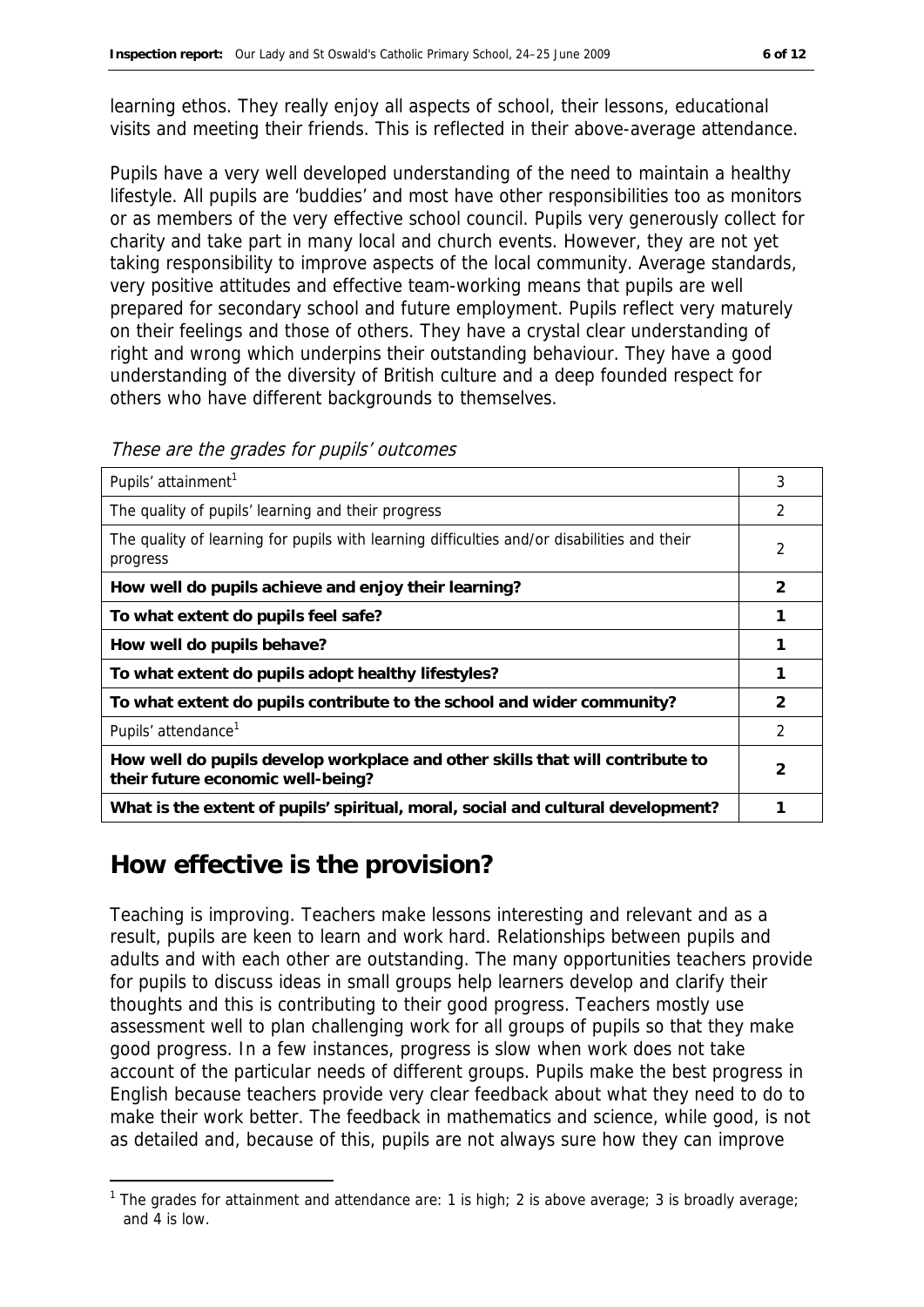their work. Teachers use computers and other resources well to engage pupils and extend their learning. Teaching assistants make a valuable contribution to the learning of pupils with learning difficulties and/or disabilities and for pupils who speak English as an additional language, particularly when they work with small groups.

The good curriculum supports pupils' personal development well. Good opportunities are in place for pupils to learn to play a musical instrument and to develop their artistic skills. Projects, such as silk painting, extend the skills of gifted and talented pupils well. Well-structured learning programmes help those with learning difficulties and/or disabilities make similar progress to their peers. However, occasionally teachers do not stretch these groups because the work is either too hard or too easy. Popular sports, together with other clubs and educational visits including museums and places of worship, broaden pupils' horizons and raise their aspirations.

Pastoral care is outstanding. Teachers use their detailed knowledge of each child and pupils very well to provide a high standard of personal care. Pupils confidently approach a member of staff with a worry because they know their concerns will be quickly and effectively resolved. The school works very effectively with pupils and families in challenging circumstances. For example, it provides first-class support for families from Eastern Europe by employing trained adults who speak their home language. They provide valuable help and advice for these families, which contribute greatly to their children settling quickly and happily in school and to their good progress.

| The quality of teaching                                                                                    |  |
|------------------------------------------------------------------------------------------------------------|--|
| The use of assessment to support learning                                                                  |  |
| The extent to which the curriculum meets pupils' needs, including, where<br>relevant, through partnerships |  |
| The effectiveness of care, guidance and support                                                            |  |

These are the grades for the quality of provision

#### **How effective are leadership and management?**

The headteacher's good leadership has improved the school. She has built a strong team of subject leaders who are taking full responsibility for raising standards in their areas. They have been most effective in sharpening staff's skills, for example in teaching problem solving and practical investigations in mathematics. Together with senior leaders, they regularly check the work of teachers, the progress of pupils and the effectiveness of improvement plans. Most leaders use data very well to judge the school's successes and to identify areas in need of further improvement. However, this is not the consistent practice of all leaders.

The school gives positive messages that promote pupils' respect for people who have different beliefs and cultures and is effective in promoting equal opportunities. It works closely with a good number of outside agencies to support pupils' welfare and education. For example, experts have trained staff to support pupils with Asperger's syndrome and the very close ties with local secondary schools ensure that when Year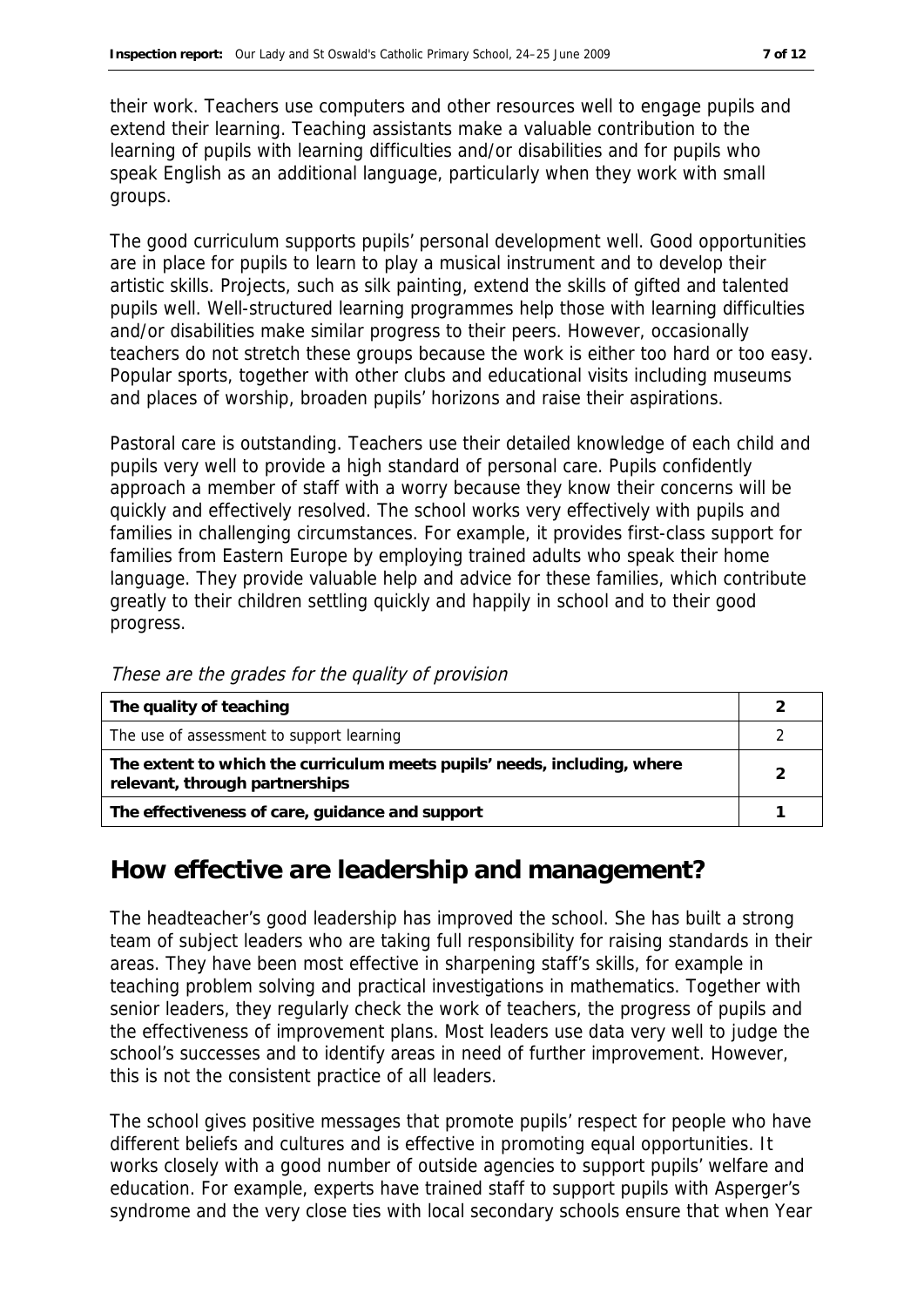6 pupils leave, they settle quickly and confidently in their new school. Community cohesion is good. The school is very proactive in supporting local nursery classes. It has well-established links with schools in Pakistan that are broadening pupils' appreciation of life in different countries. Parents are kept well informed about school activities and pupils' progress.

The governing body works very hard on the school's behalf and provides a good level of challenge to school leaders. Checks on the suitability of adults to work with children are robust and child protection arrangements are secure and regularly updated. The school recognises that a few aspects of their risk assessments for educational visits require more detail. The school uses staff well to keep teaching groups small so that pupils get more individual help, which is contributing to pupils' good progress.

| The effectiveness of leadership and management in communicating ambition<br>and driving improvement                                                                 | 2             |
|---------------------------------------------------------------------------------------------------------------------------------------------------------------------|---------------|
| The effectiveness with which the school promotes equality of opportunity and<br>tackles discrimination                                                              | 2             |
| The effectiveness of safeguarding procedures                                                                                                                        | 2             |
| The effectiveness of the governing body in challenging and supporting the<br>school so that weaknesses are tackled decisively and statutory responsibilities<br>met | $\mathcal{P}$ |
| The effectiveness of the school's engagement with parents and carers                                                                                                | $\mathcal{P}$ |
| The effectiveness of partnerships in promoting learning and well-being                                                                                              | $\mathcal{L}$ |
| The effectiveness with which the school promotes community cohesion                                                                                                 | 2             |
| The effectiveness with which the school deploys resources to achieve value for<br>money                                                                             | 2             |

#### These are the grades for leadership and management

## **Early Years Foundation Stage**

Children start Reception with skills and experiences at the expected level. They make good progress in the Reception class to reach standards that are above average by the time they start Year 1. Progress is best in mathematics, personal development and physical development. The well-structured induction procedures ensure children settle quickly into the routines of school. Parents agree that children are very well cared for and they appreciate the regular feedback they receive from staff about their child's progress. Children are extremely safe in the classroom and outdoor learning area. Children really enjoy school. For example, they were captivated by a lesson on the growth of tadpoles and excited to see the live animals in different stages of development. Children behave very well and are polite to each other and to adults and work with a good level of independence when an adult does not directly supervise them They work happily with their peers, readily helping each other and sharing resources.

Writing is a relative weakness because children do not always get enough opportunity to write lists and labels during their chosen activities. The school is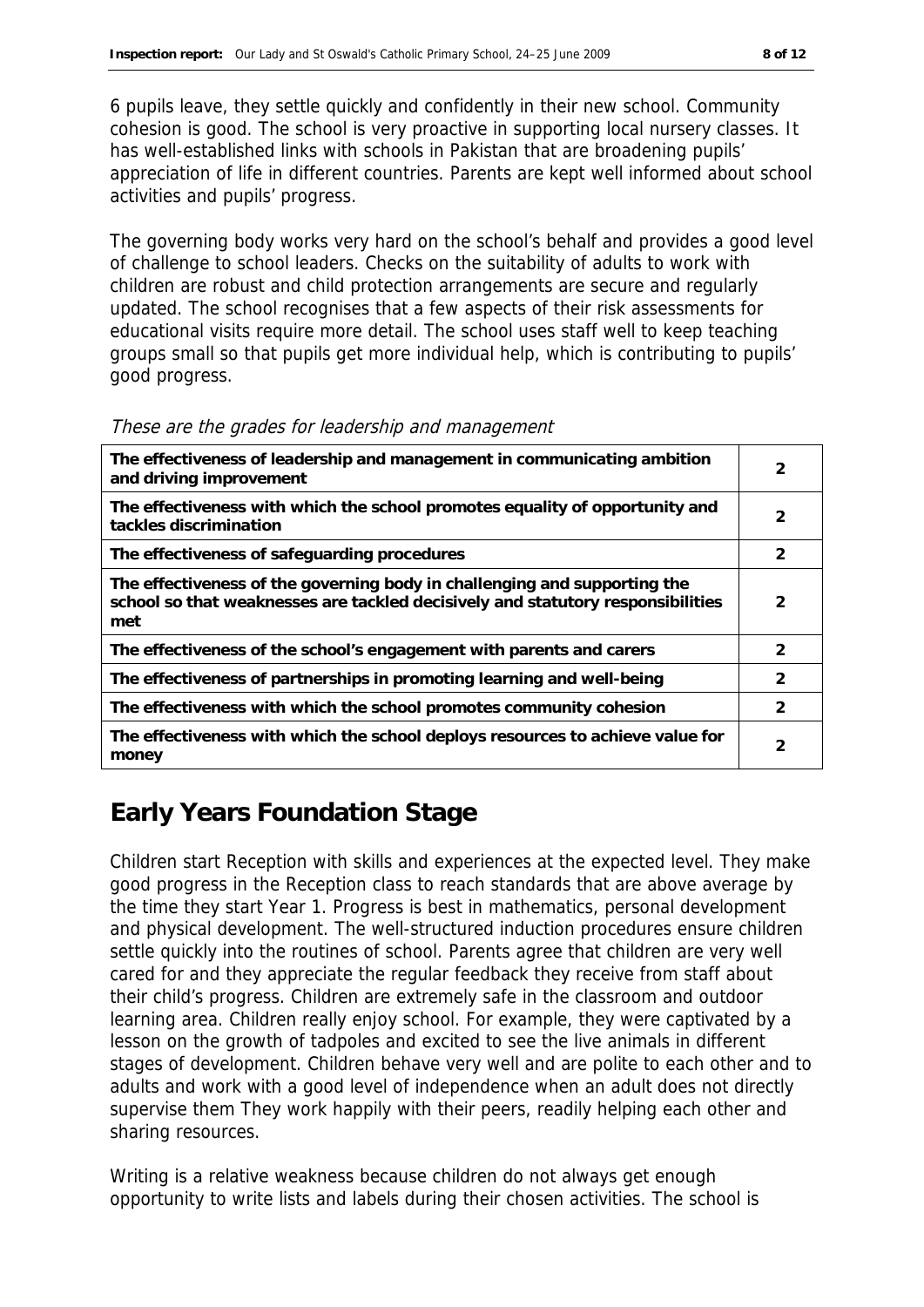aware of this and has already taken appropriate action to improve this provision. Teaching is good. Lessons are interesting and lively and challenge children well. The balance between adult-led and child-initiated activities to promote learning is appropriate. The outdoor learning area is used well but it is not resourced to the same level as the classroom to develop pupils' enquiry and gaining of independence. Leadership is good. Staff receive effective training to improve their Early Years Foundation Stage teaching skills. Improving assessment is helping staff to plan accurately children's next steps and to accelerate further their progress.

| Outcomes for children in the Early Years Foundation Stage                             |  |
|---------------------------------------------------------------------------------------|--|
| The quality of provision in the Early Years Foundation Stage                          |  |
| The effectiveness of leadership and management in the Early Years Foundation<br>Stage |  |
| Overall effectiveness of the Early Years Foundation Stage                             |  |

## **Views of parents and carers**

Parents are positive about the school. Parents are very pleased with welfare arrangements and the support their children receive. They agree that their children enjoy school and that they are very safe. Nearly all parents feel the school makes good efforts to help pupils maintain a healthy lifestyle and that it prepares them well for the future. The concerns raised by a small number of parents focused on the way the school keeps them informed about their child's progress and the help parents receive to enable them to support their child's learning. The inspector found that reports sent to parents about their child's progress carry appropriate information about standards, progress and the next steps pupils need to take and that the school provides regular workshops that offer parents the opportunity to ask questions and raise concerns. Several parents said that they had been welcomed into the Reception class to work alongside their child and that staff provided them with useful guidance about how they could help their child at home. However, not all parents spoken to were aware that this opportunity existed. Most parents have positive views about behaviour and feel that the school is well led. The inspector agrees with the positive views of parents.

Ofsted invited all the registered parents and carers of pupils registered at Our Lady and St Oswald's Catholic Primary School to complete a questionnaire about their views of the school. If a parent has more than one child at the school, we ask them to record an answer against all the questions, for each of their children.

The inspector received 39 completed questionnaires. In total, there are 202 parents and carers registered at the school.

|                                                                     | Always | Most of the<br>time | Occasionally | <b>Never</b> |
|---------------------------------------------------------------------|--------|---------------------|--------------|--------------|
| Overall, I am happy with<br>my child's experience at<br>this school |        |                     |              |              |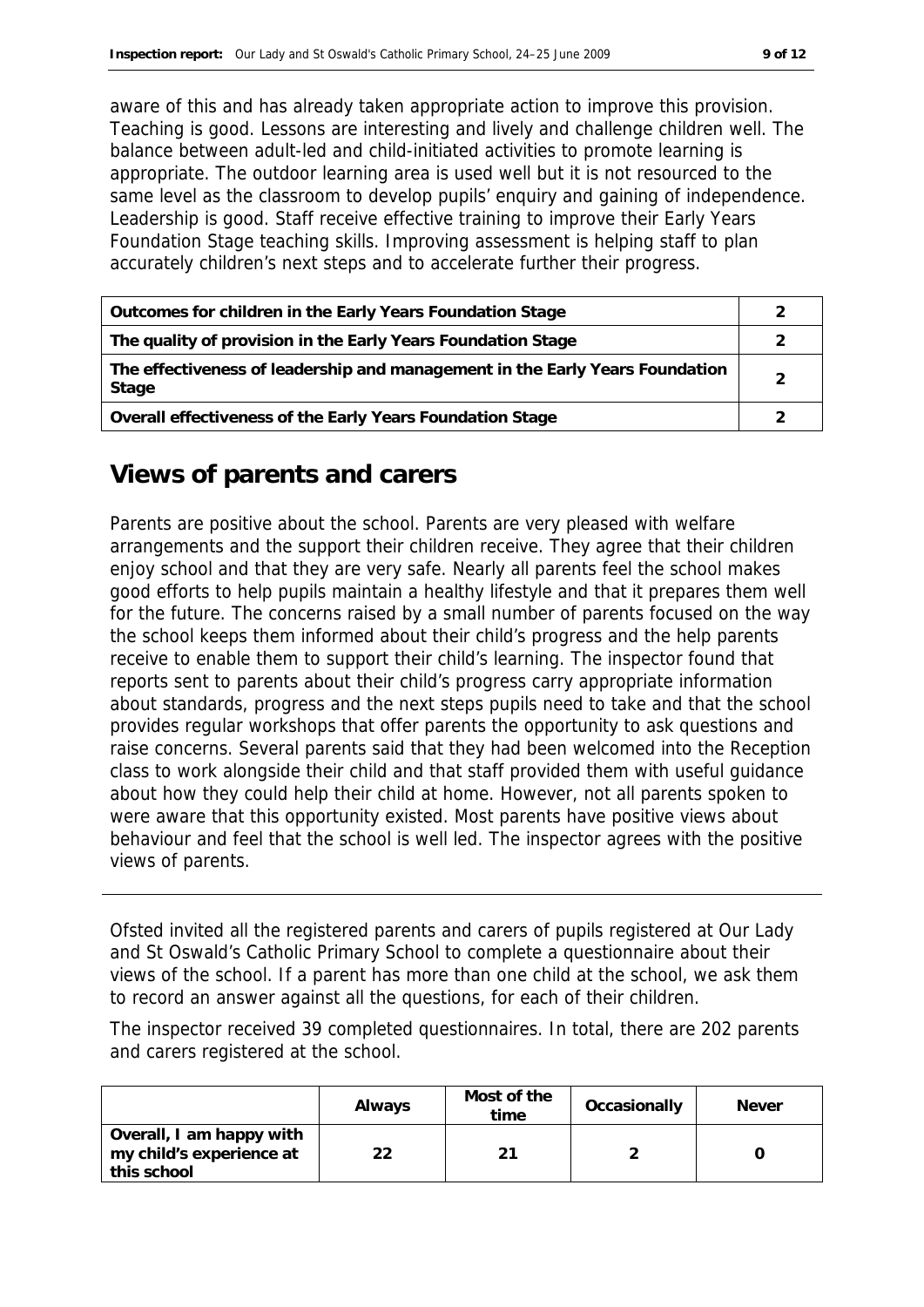# **What inspection judgements mean**

| Grade   | Judgement    | Description                                                   |
|---------|--------------|---------------------------------------------------------------|
| Grade 1 | Outstanding  | These features are highly effective. An outstanding           |
|         |              | school provides exceptionally well for all its pupils' needs. |
|         |              | In 2007-8, 15% of schools were judged to be                   |
|         |              | outstanding.                                                  |
| Grade 2 | Good         | These are very positive features of a school. A school        |
|         |              | that is good is serving its pupils well. In 2007-8, 49% of    |
|         |              | schools were judged good.                                     |
| Grade 3 | Satisfactory | These features are of reasonable quality. A satisfactory      |
|         |              | school is providing adequately for its pupils. In 2007-8,     |
|         |              | 32% of schools were judged satisfactory.                      |
| Grade 4 | Inadequate   | These features are not of an acceptable standard. An          |
|         |              | inadequate school needs to make significant                   |
|         |              | improvement in order to meet the needs of its pupils.         |
|         |              | Ofsted inspectors will make further visits until it           |
|         |              | improves. In 2007-8, 5% of schools were judged                |
|         |              | inadequate.                                                   |

# **Common terminology used by inspectors**

| Attainment:                | the standard of the pupils' work shown by test and<br>examination results and in lessons.                                                                                                                                                                                                                                                                                 |
|----------------------------|---------------------------------------------------------------------------------------------------------------------------------------------------------------------------------------------------------------------------------------------------------------------------------------------------------------------------------------------------------------------------|
| Progress:                  | the rate at which pupils are learning in lessons and<br>over longer periods of time. It is often measured<br>by comparing the pupils' attainment at the end of a<br>key stage with their attainment when they started.                                                                                                                                                    |
| Achievement:               | the progress and success of a pupil in their<br>learning, training or development. This may refer<br>to the acquisition of skills, knowledge,<br>understanding or desired attributes. Attributes<br>include qualities or personal competencies which<br>are important to the development of the pupil; for<br>example personal, social, cultural, emotional or<br>health. |
| Capacity to improve:       | the proven ability of the school to continue<br>improving. Inspectors base this judgement on what<br>the school has accomplished so far and on the<br>quality of its systems to maintain improvement.                                                                                                                                                                     |
| Leadership and management: | the contribution of all the staff with responsibilities,<br>not just the headteacher, to identifying priorities,<br>directing and motivating staff and running the<br>school.                                                                                                                                                                                             |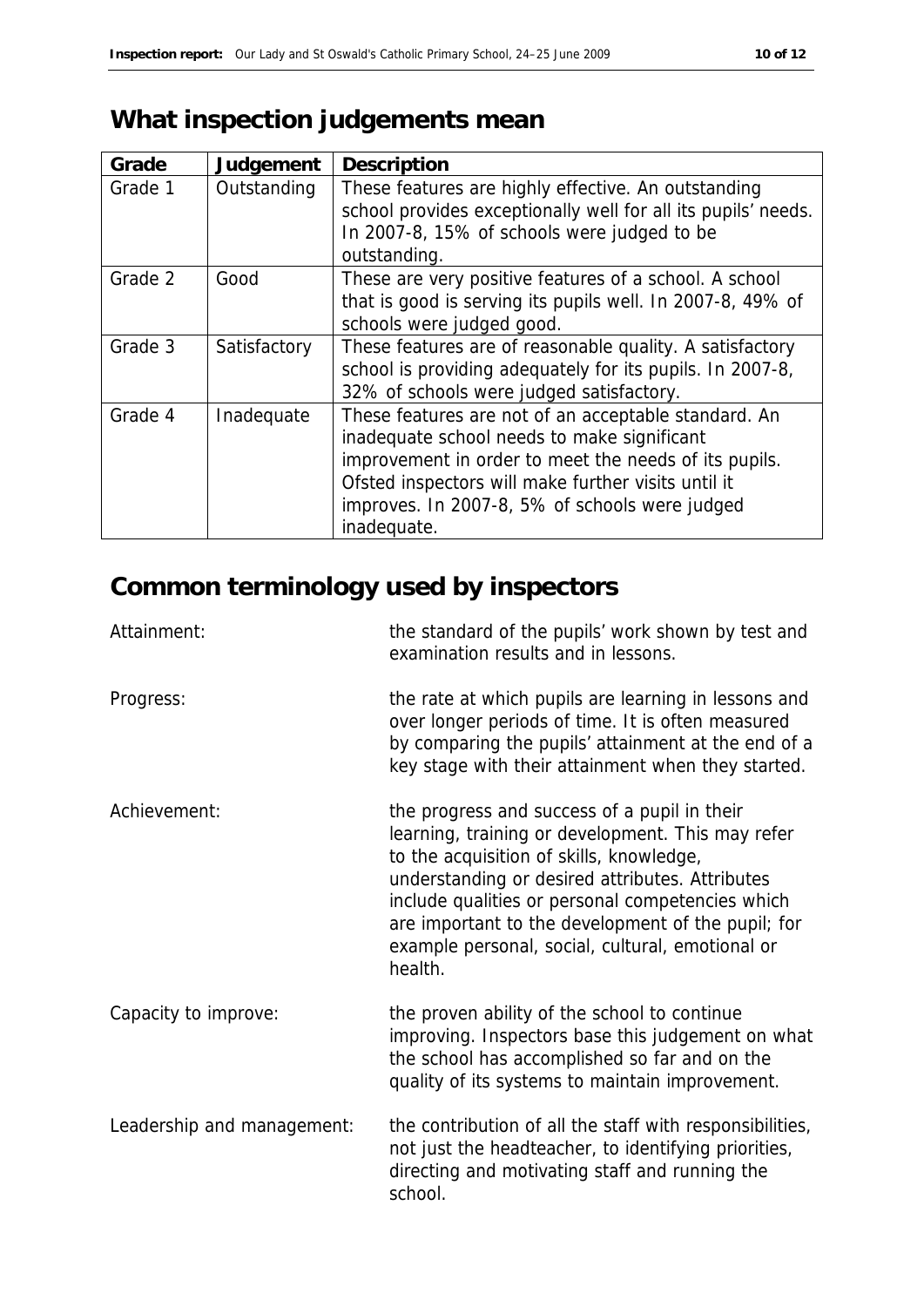26 June 2009



Dear Pupils

**Inspection of Our Lady and St Oswald's Primary School, Oswestry SY11 2TG**

Thank you for being so polite and friendly when I visited your school recently. I enjoyed my visit and having the opportunity to talk to some of you and to see you in lessons and at play. I especially liked seeing Reception children enjoying learning about tadpoles. You are rightly proud of the school's happy atmosphere in which you all get on so well together. I think Our Lady and St Oswald's is a good school and that it is improving. Here are some of the things I found out.

- You make a good start to school in the Reception class.
- Good teaching helps you make good progress in your lessons.
- Standards are average in English, mathematics and science in Year 6.
- You really enjoy school and feel very safe and secure.
- You make every effort to be healthy and you reflect very maturely on your feelings.
- Your behaviour is outstanding and your attendance is good.
- You have very good relationships with your teachers and you work hard.
- The curriculum provides you with exciting clubs and visits, which you enjoy.
- Adults look after you very well and are always ready to help you.
- The headteacher and adults are working hard to make sure the school gets better.

I have asked the school to do three things to help you do even better in your learning.

- Make sure teachers set work that is challenging enough in lessons so that you are really stretched and make even better progress.
- $\blacksquare$  Tell you precisely what you need to do in mathematics and science to improve your work.
- Use information about your progress to check how well the school is improving and to pinpoint where further improvements are required.

You can help the school by continuing to behave so well, trying your best in lessons and attending very regularly.

I wish you all success in the future.

Yours faithfully

Gerald Griffin Lead inspector